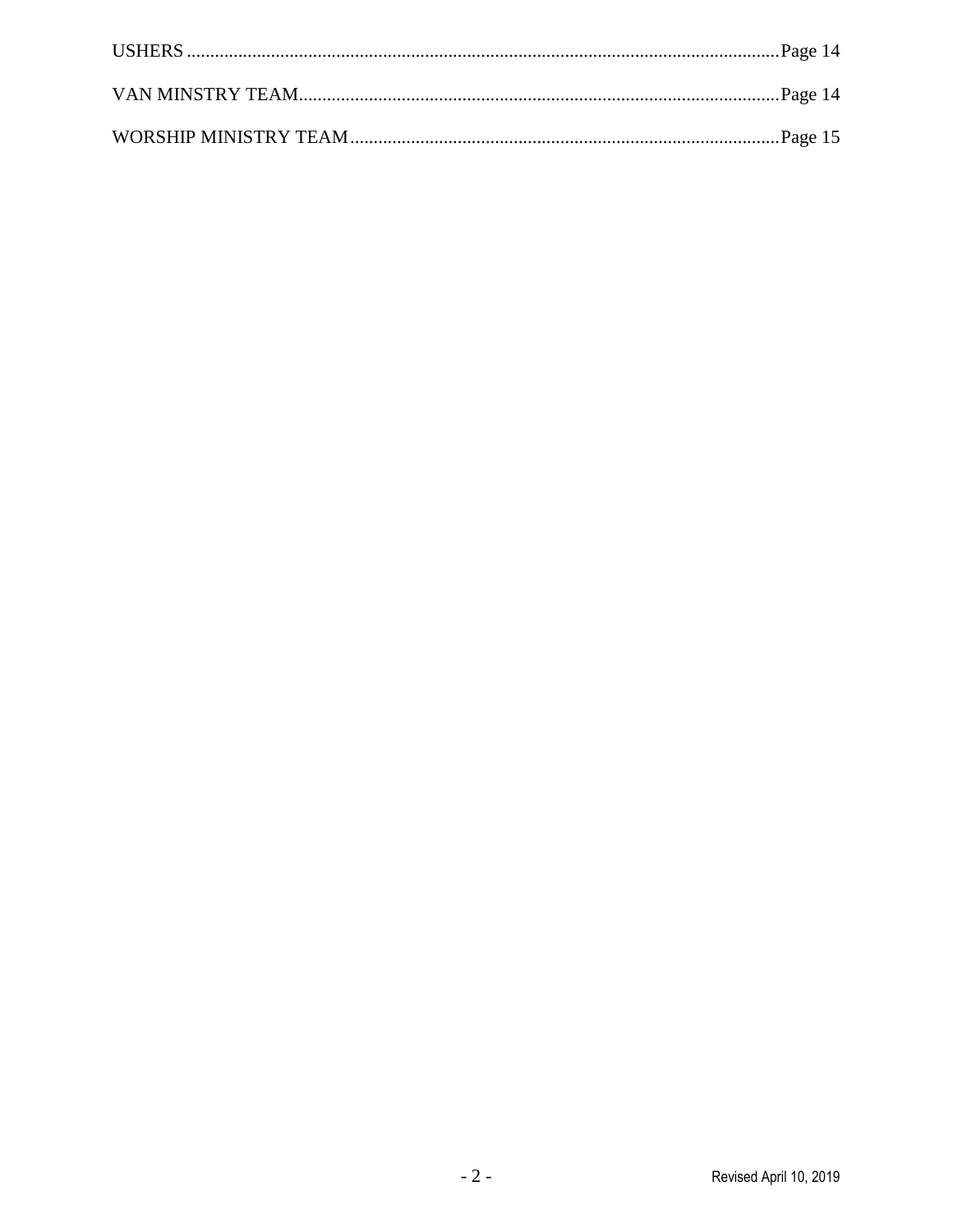# **AUDIO-VISUAL MINISTRY TEAM**

## Number of People: 6-10

#### Purpose:

Maintain the sound and video equipment.

## Responsibilities:

Coordinate and/or make repairs to sound and video equipment as needed.

Schedule and/or participate in the running of sound/video equipment, as needed, during: Sunday morning worship service, Wednesday night bible study; Wednesday night choir practice; church plays; and, any special event requiring sound and/or video equipment.

Work with the Pastor, Associate Pastor, Church Staff, Music Director, Drama Director, and Worship Committee to accommodate all church events requiring sound and/or video equipment.

If scheduled to be in the sound room on Sunday morning: run the soundboard, video tape the service, audio tape the service and reboot the chimes computer.

Make two copies of the video tape before the following Sunday.

Meet once per month.

# **BAPTISTERY MINISTRY TEAM**

Number of People: 4-6

## Purpose:

See to it that the baptistery is maintained.

## Responsibilities:

Have baptistery filled with water when baptisms are scheduled.

Have towels available.

Purchase and maintain robes for baptisms.

## **BENEVOLENT MINISTRY TEAM**

## Number of People: 5

## Purpose:

To actively search out monetary needs in the community and oversee distribution of yearly budgeted funds.

## Responsibilities:

Look around the community and see what the church can do locally and administer to those needs in a way that would involve the church.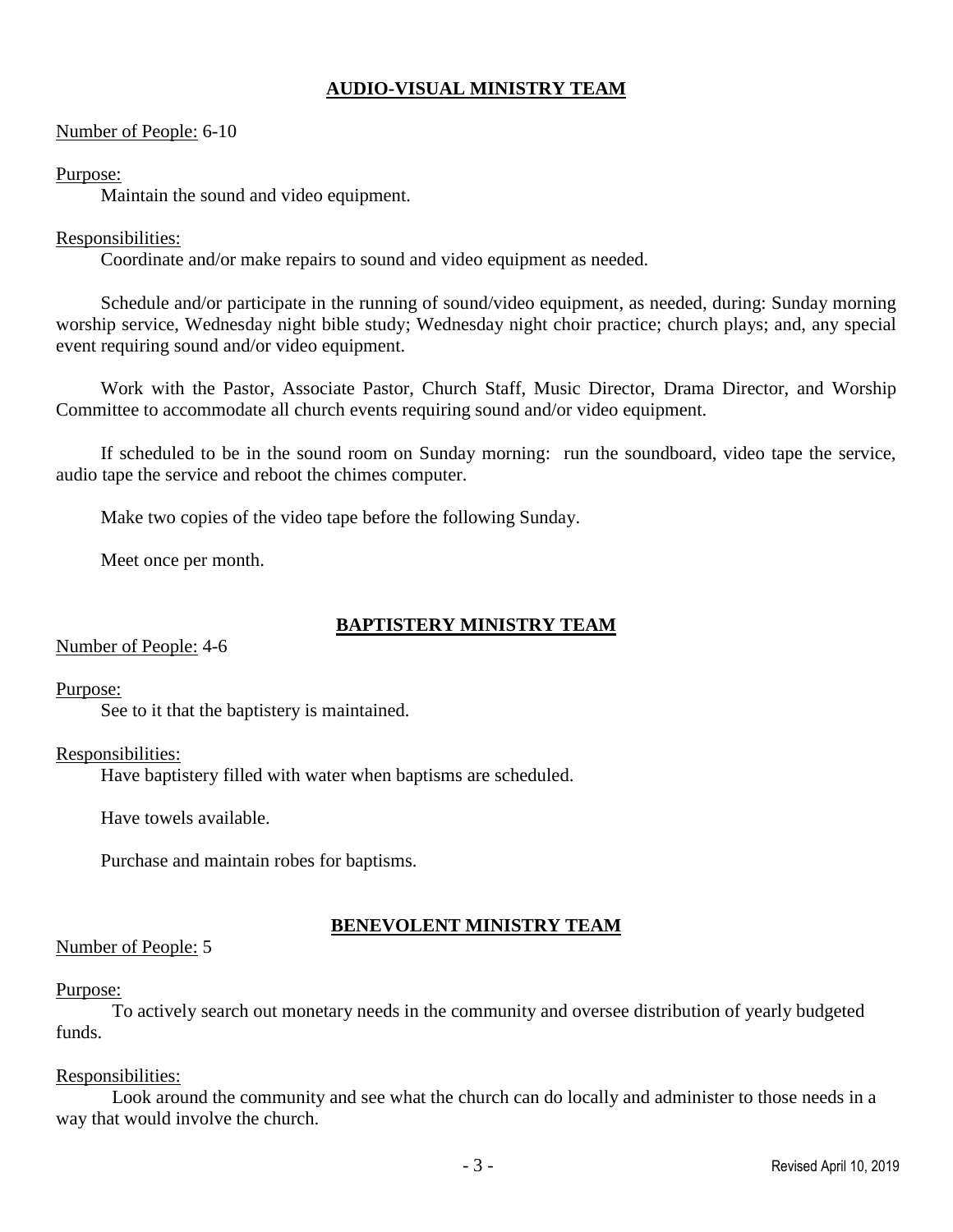Evaluate requests for financial help individually and determine what and how much would be appropriate to provide.

 Requests for assistance must be presented in writing, along with proof of need(such as a final notice), so the benevolent and finance committees have a record of the transaction. A receipt must follow payment to the provider, not the applicant (rent, mortgage, utilities, medical needs and shelter). Distribution of funds and amounts will be at the discretion of the committee. Any amount exceeding their budget must be brought to the church body at a business meeting for a vote.

 Requests for assistance must not exceed one time a year (Jan-Dec). The "requests for funds" form must be completed and given to the Finance Committee. Funds will be taken from the Benevolent Ministry Team Budget.

Decide what the church staff or individual benevolent committee member can decide on their own when calls are received requesting help. (List of guidelines)

Be able to provide people with information about where they may receive assistance when the church is not able to help. (Various crisis resource lists to be kept in Pastor's office, church office and food pantry.)

Keep a list of who we help and in what manner we help them for future ministry opportunities.

Follow up: When we give help, give tracts and/or information with food or financial help. Give recipient's names to visitation groups, pastor, Brotherhood, WMU and/or deacons.

## **BEREAVEMENT MEAL COORDINATORS**

#### Number of People: 1-3

## Purpose:

The Bereavement Meal Coordinators will be responsible for coordinating a meal when a church member dies or when a death occurs within a church member's immediate family (i.e., parent, spouse, child), if the family requests a meal. Each family should be treated equally. The meal is to be served in Westfield Baptist Church's Fellowship Hall only, at a time that serves the immediate family and their needs.

#### Responsibilities:

1. Contact family member(s) to discuss a meal and time or contact the Pastor for plans and family's need for food.

2. Arrange food for a meal by making sure that a PhoneTree message is sent out to members of the church explaining time of the meal and food needs.

3. Work with Kitchen Supply Committee to ensure serving products are available for all meals: paper plates, spoons, forks, tea, coffee, etc.

 4. Food to be provided for the meal by volunteers of the congregation in the church and/or other volunteers

5. Coordinate volunteers to set up and take down tables according to needs at the time of the meal.

 6. Coordinate volunteers to be available to prepare food and drinks for serving and assist in meeting and greeting family and friends.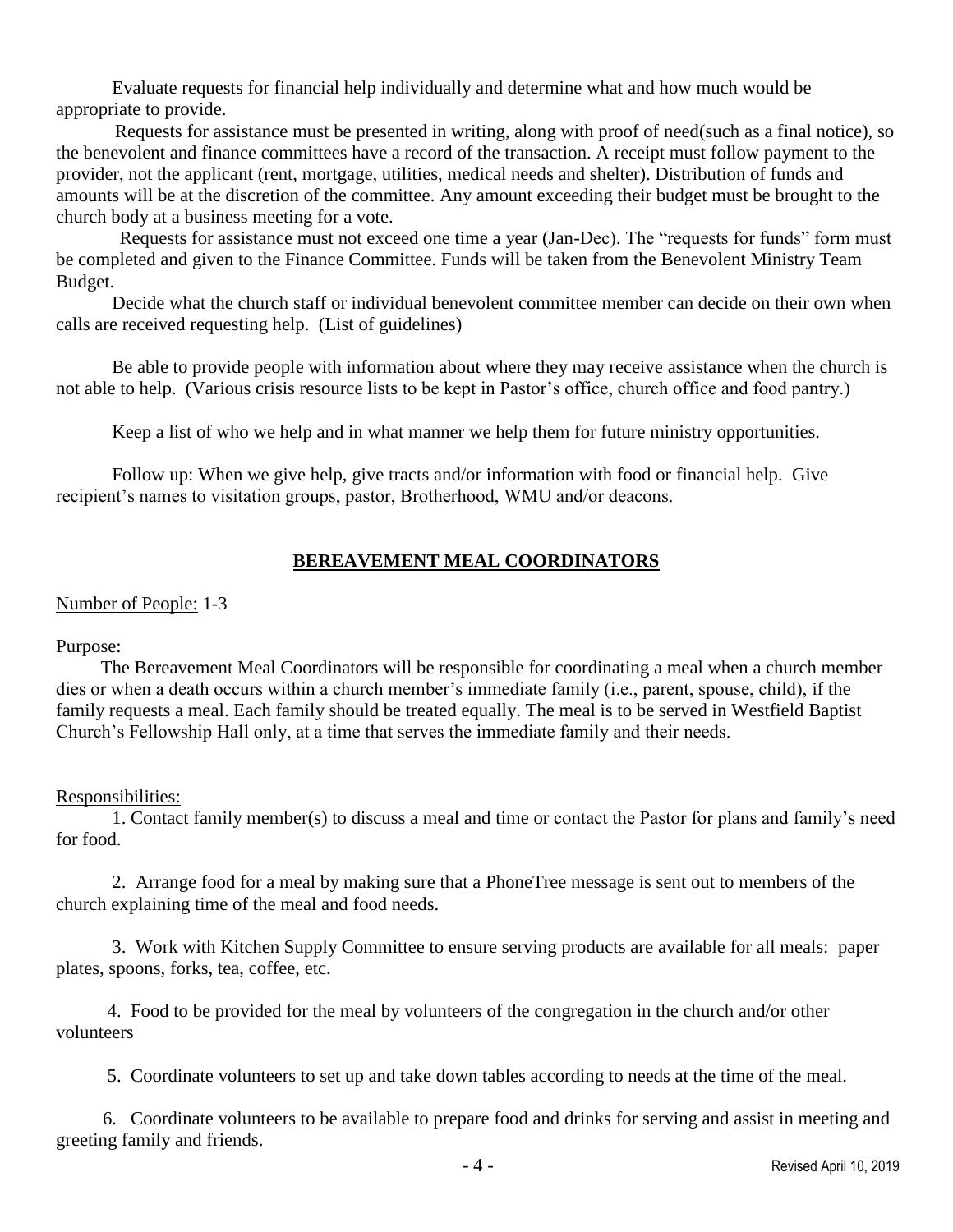- 7. After meal, clean up fellowship hall and kitchen.
- 8. Enlist and encourage volunteers to help with Bereavement Meals from the church's congregation

 9. If a Sunday School class/ or other group(s) chooses to host the meal, the Bereavement Coordinators would not be involved unless assistance is requested by the group or class.

## **BUILDING/GROUNDS MINISTRY TEAM**

#### Purpose:

To oversee the maintenance of the building and grounds, which includes the cemetery.

## Responsibilities:

Schedule walk-through of the property and prepare list of needed maintenance work.

If outside vendors are to be used for any type of maintenance work, committee will prepare scope of work for bids, solicit bids and award contracts to vendors after appropriate funds for payment have been approved by church members; coordinate work schedules with vendors and oversee work performance of the vendor awarded contract.

Work with Finance Committee in preparing budget needs for each fiscal year.

If committee member is willing and wants to do the work needed, they will perform needed task(s) and/or hire contract labor to perform the duty.

Schedule work days requesting church members to participate in, which should include window washing, heavy-duty cleaning, etc.

Rotate among committee members scheduled weeks for members to contact regarding maintenance requests.

Oversee the maintenance of mechanical systems, electrical, plumbing and water systems at the church and parsonage.

## **CHURCH HISTORIAN**

## Purpose:

Keep a written account of historical happenings of the church.

## **CLEAN-UP COMMITTEE**

#### Purpose:

Volunteers will clean up after church functions if food is served in the Fellowship Hall.

## Responsibilities:

If you serve on this committee, and cannot be available to clean-up on your appointed time, it is up to YOU to find someone to take your place.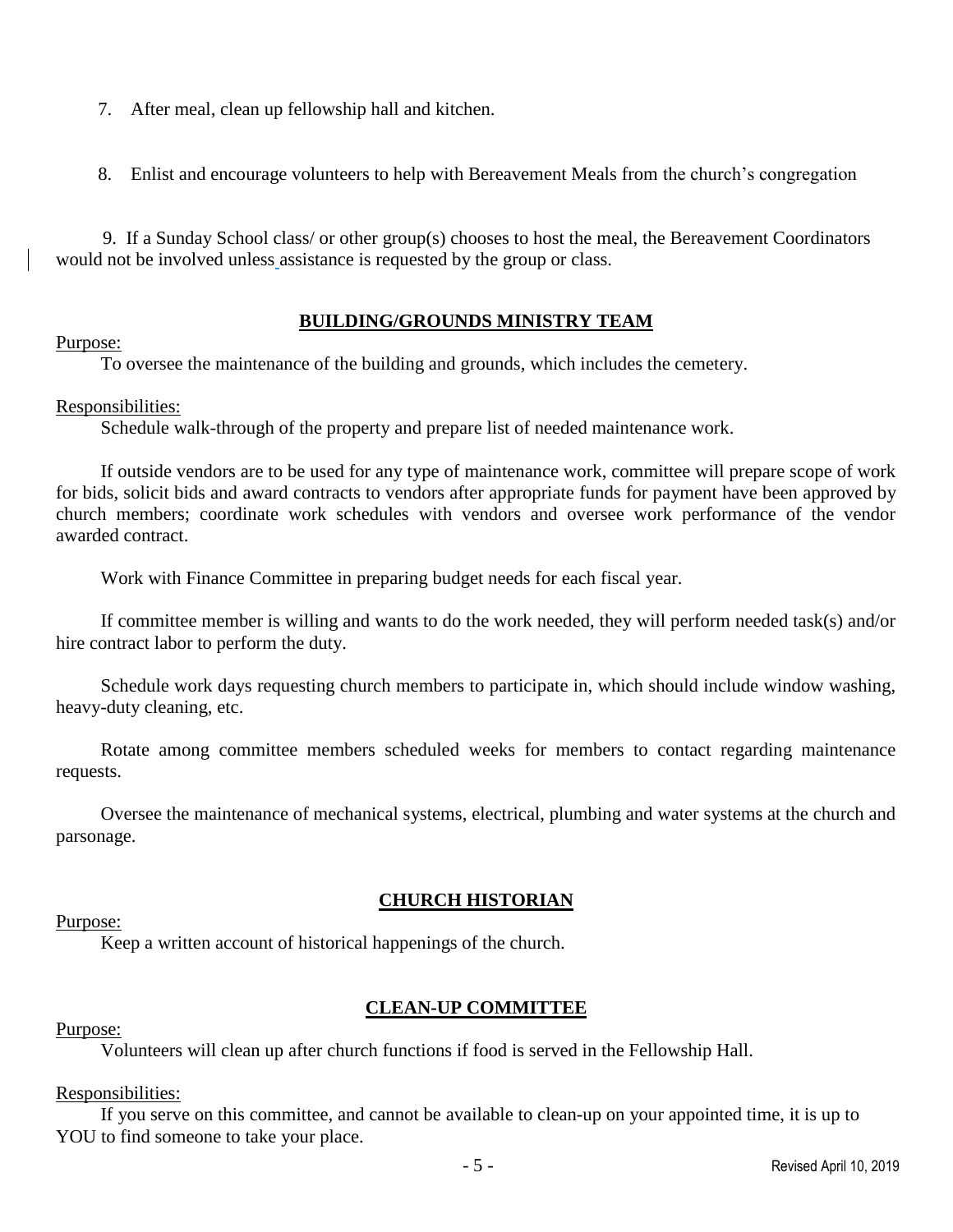If using dishwasher, be sure to turn it on at least 2 hours before anticipated time of use.

All church-owned dishes, utensils, pots and pans are to be washed, dried and put in designated cabinets.

Wash top of stove when necessary.

Wash and dry all tables before stacking.

Wipe off chairs before stacking.

Wash high chairs.

Dispose of liquids that have been put in bucket located in Fellowship Hall.

Do not store leftovers in refrigerators. Take them home or dispose of them.

Turn off coffeemaker; switch is located on the power strip behind pot.

Remove coffeemaker filter – if left in coffee pot, it will develop mold.

When finished with dishwasher, dry interior and leave door open.

Take home and wash and dry towels, dishcloths, and potholders

If tablecloths are used: divide them up between committee team and church members so they can be taken home, washed, folded and brought back to church. Put back in storage containers and put in storage closet

**Make sure all garbage bags are tied and stacked near trashcan in Fellowship Hall ready for pick up by Janitorial Staff.**

## **COMMUNICATIONS MINISTRY TEAM**

Number of People: 2-5

## Purpose:

Develop and maintain a church brochure and visitors' packet.

Keep church bulletin boards updated. Have one bulletin board designated as a calendar with events posted.

When needed, organize for posters to be made and distributed where it is allowed locally.

Place ads in local newspapers. (Not a budgeted item; need to submit budget at end of year to Finance Committee)

Write articles for local newspapers and contact local newspapers on when and how to advertise events and happenings at the church.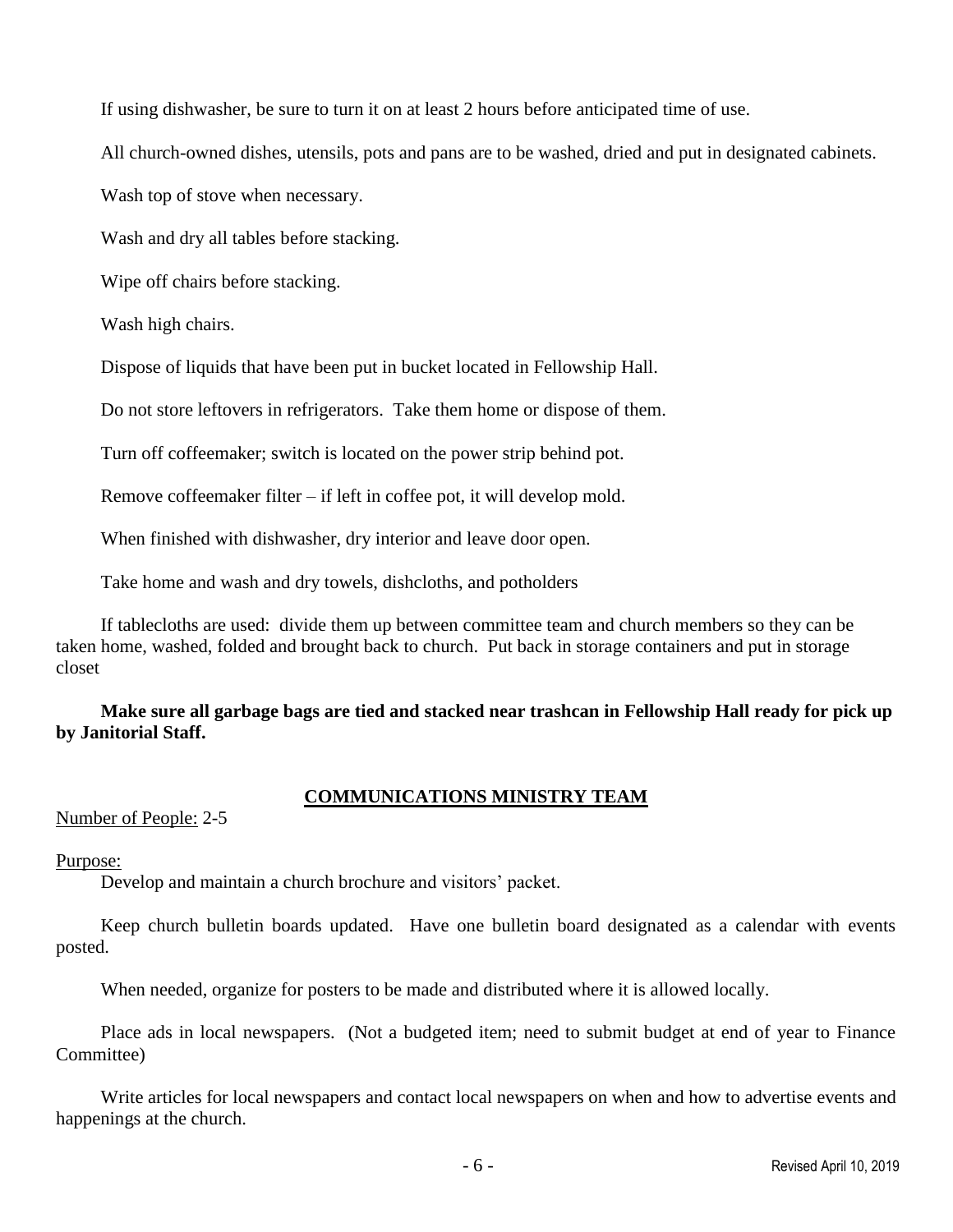Review the church calendar and seek out information which might need to be advertised.

Make available to the committees and church attendees a calendar of scheduled events (church-wide, youth, children, Golden Years)

Update information on church's website, i.e. prayer requests, information concerning events, church calendar and other updates that may be requested by committees.

## **CONSTITUTION COMMITTEE**

## Purpose:

Review, update and rewrite the current constitution, as needed.

## Responsibilities:

Each change must be brought before the church members for approval or disapproval.

Update any changes or amendments as passed by the church members.

## **EVENTS PLANNING MINISTRY TEAM**

Number of People: 3-6 people

## Purpose:

Oversee the details of all church-wide fellowships placed on the calendar.

## Responsibilities:

Develop ideas and themes for church-wide events and make sure details are covered for these events.

Use lead team concept to get events planned.

Attend the calendar planning meeting.

See that Hanging of the Greens decorating is done.

May assist work on special props needed for choir productions at Christmas and Easter as needs arise.

## **FINANCE MINISTRY TEAM**

# Purpose:

Oversees all income received by the church, all financial accounts and debt approved by the congregation; develops and maintains a fiscally responsible budget that is presented to and approved by the congregation.

## Responsibilities:

Responsible for attending the monthly meetings. Responsible for counting the weekly offerings on Sundays, on a rotating basis, from Sunday School and Sunday Worship, along with any special offerings, and verifying envelopes to actual monies received. This is done under dual control at all times. This process involves populating an excel spreadsheet to record each gift that is received. Committee members are then responsible for preparing the deposit advices and delivering to the bank.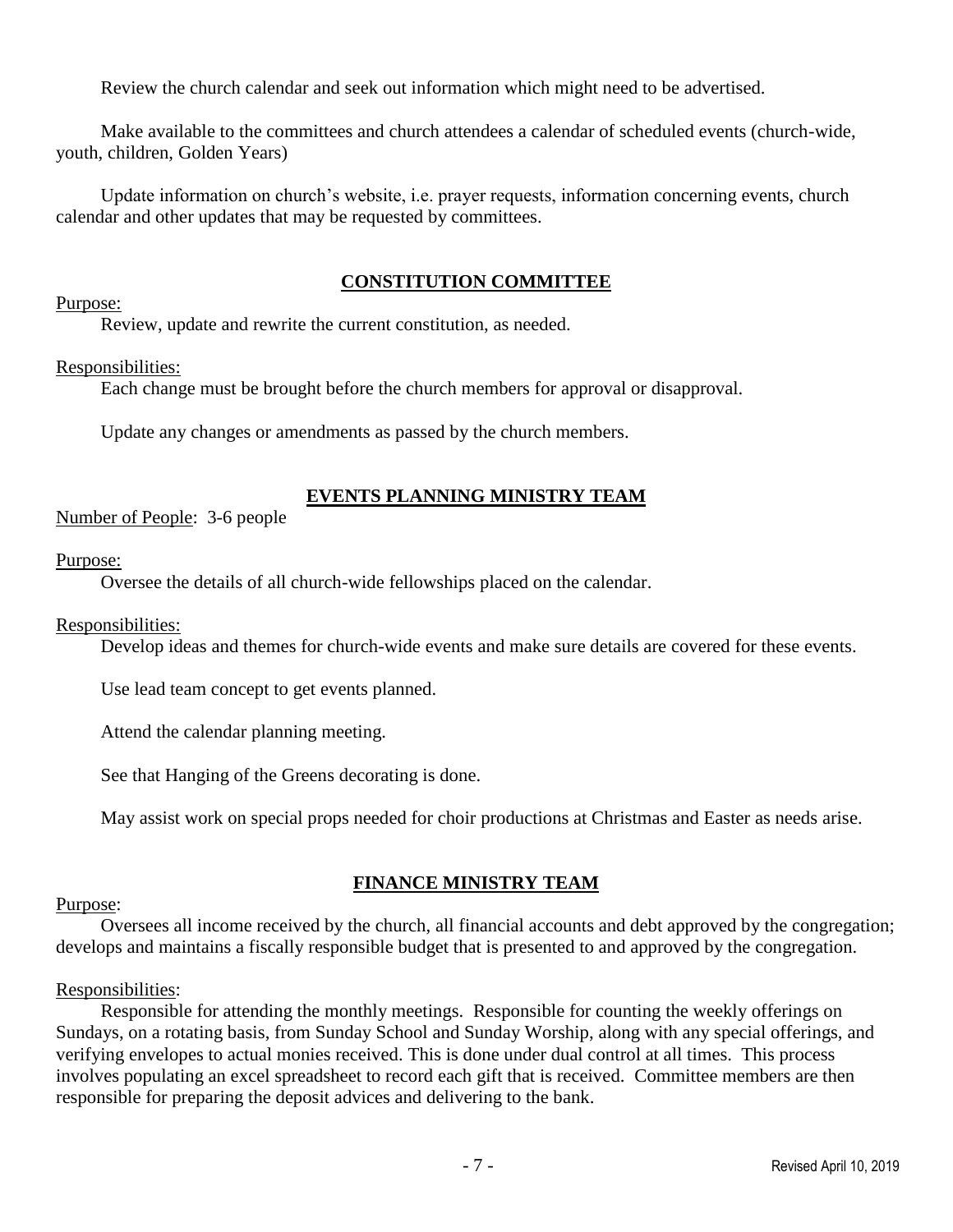Oversees controls of checks and balances to insure the proper handling of all financial gifts given to the church to protect the Church offerings and the committee members.

Oversees the process for regulating the use of any credit cards or lines of credit obtained by the church from any business or financial institution.

Following the leadership of the Holy Spirit, work with the appropriate committees in planning and developing an annual budget that prioritizes the financial needs of the church for each fiscal year. Approval by the congregation of said budget will be annually.

The Church Secretary prepares monthly financial statement for review and approval by the Finance Team. The Finance Team reviews entries and approves the final statement for presentation by the Finance Team at monthly business meeting. Any sizable expenses or deviation from the approved budget will be presented and discussed.

Manages all accounts maintained in financial institutions that contain currency, stocks and bonds, or other financial funds. Also makes sure the appropriate signors are updated as needed.

Provides the congregation with recommendations concerning the borrowing of funds and refinancing of any debts.

Recommends changes in the budget to the congregation as circumstances dictate during each fiscal year.

Informs and consults with the Deacons when performing any of the above details as stated in the Constitution of the church.

## **FOOD PURCHASE/PREPARATION MINISTRY TEAM**

Purpose:

Oversee the purchase and preparation of food for church-wide events.

Responsibilities:

Purchase and provide what is needed as committees request food for church events, i.e. special banquets for youth, Sunday school functions, VBS, Golden Years events, Missions Committee fund raisers, etc.

## **GOLDEN YEARS MINISTRY TEAM**

Number of People: 4-7

#### Purpose:

Focus on the senior adults of the church and determine ways to minister to them and keep them involved in church activities.

## Responsibilities:

Arrange a Golden Years Banquet at least once a year with food provided by the church just for the senior adults. Provide a sign-up sheet and contact all shut-ins.

Arrange for transportation to the banquet and deliveries of plates to homes of shut-ins, if necessary.

Plan events that would be ideal for senior adults.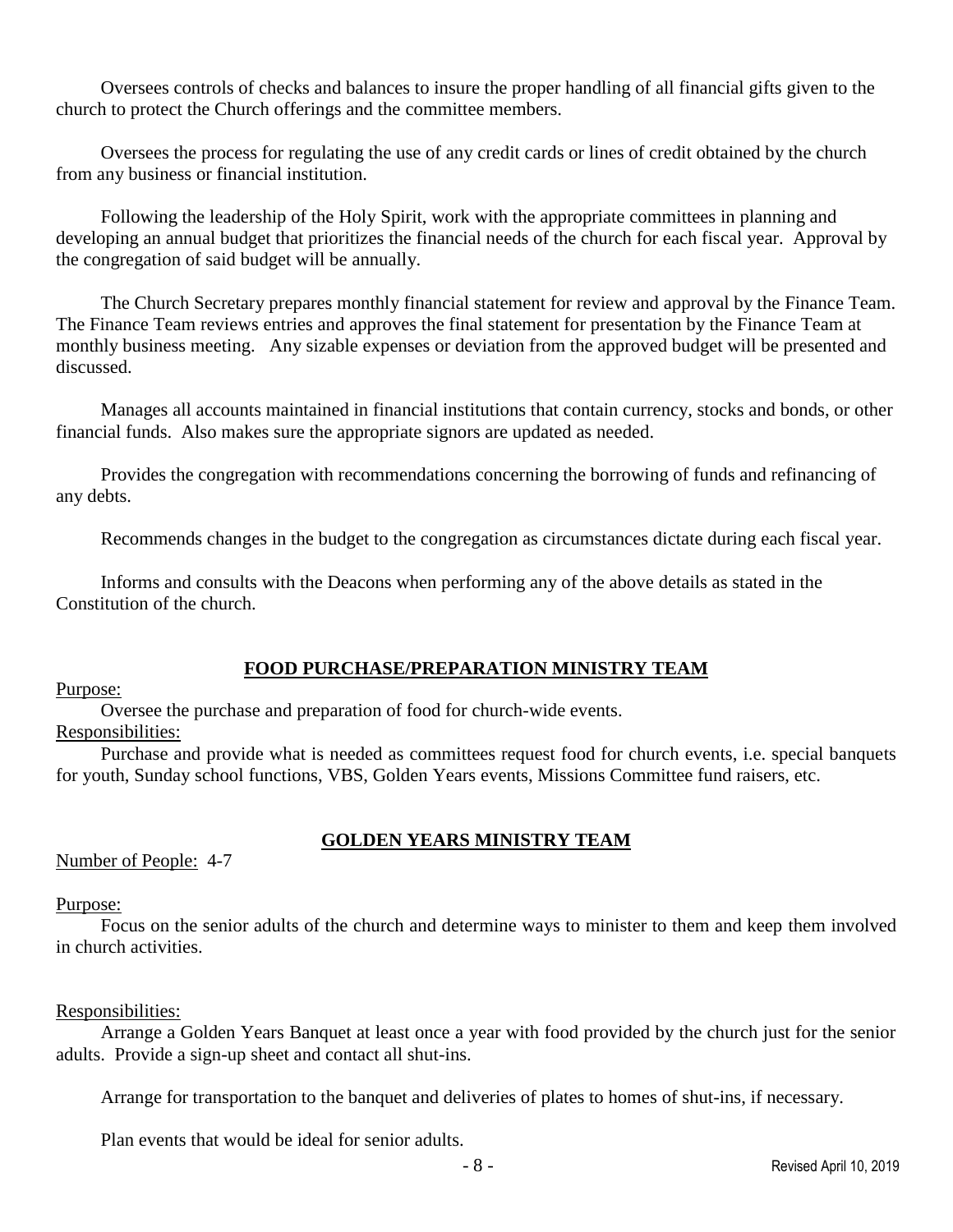Work with the young retirees to help minister to the homebound through organized visitation and planned Golden Years events.

Communicate to the church, ministry opportunities to help senior adults, such as grocery store transportation, home maintenance needs, etc. (Let Youth Department know of these needs for their scheduled work days.)

## **GREETERS**

Purpose:

Oversee Sunday morning worship service needs.

Responsibilities:

Be present in the sanctuary at 10:40 to greet people as they arrive.

Hand out Guest Packets; shake hands and smile.

If necessary, make visitors aware of the location of the nursery and locations of bathrooms.

## **KITCHEN SUPPLY MINISTRY TEAM**

#### Purpose:

Make sure the church's kitchen is prepared for the church-wide events that are scheduled.

## Responsibilities:

Maintain an inventory of stock items in the kitchen, i.e. paper products, disposable items, drinks, coffee, dish liquids, dish cloths and other general items pertinent to the operation of the kitchen for scheduled churchwide events.

At a committee's request, order and/or purchase special supplies for church-wide scheduled events that would not be a stocked item and pertinent to the event scheduled.

Work with the Finance Committee in preparing the budget for purchase of kitchen items needed.

Consult with the Food Purchase/Preparation Ministry Team as to their needs for food preparation and work with the team in making meals ready for serving, i.e. setting out prepared pot luck dishes, making sure dishes are ready to serve, etc.

Enlist assistance from church members in clean up of cabinets, refrigerators, etc., as needed.

Oversee overall upkeep of the kitchen as it relates to cleanliness and work with the Staff Relations Ministry Team as to cleaning needs from the custodial staff and Clean-Up committee.

## **LONG-RANGE PLANNING MINISTRY TEAM**

Number of People: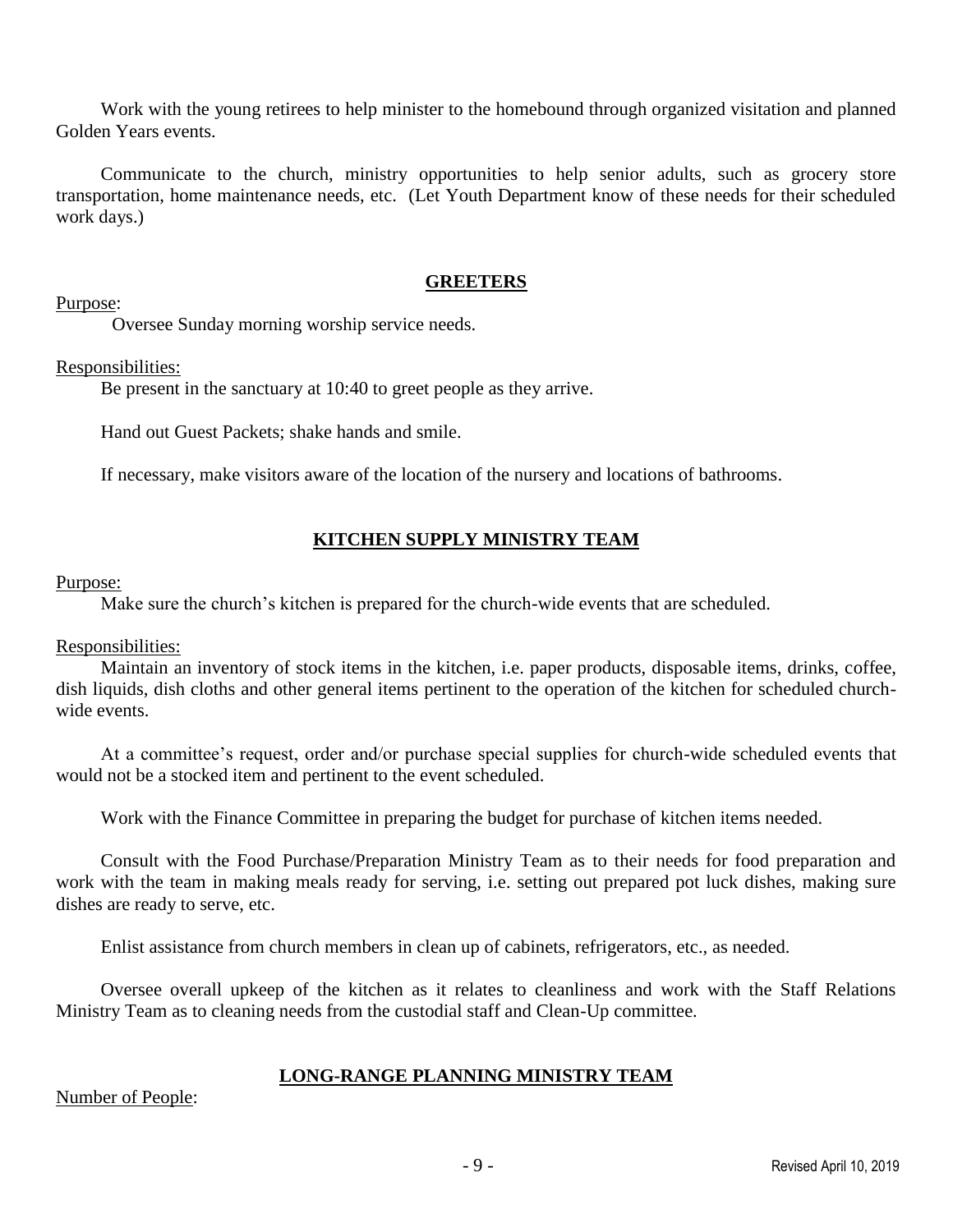Total of seven (7), made up of the Sunday School Director and the chairpersons of the following committees: Deacons, Staff Relations, Finance, Missions, Golden Years and Building and Grounds; the Pastor and Associate Pastor of Youth and Children will serve as ex-officio members

## Purpose:

To provide accountability and assistance to the Pastoral Staff in determining the Lord's will for the longterm direction of our church and to seek solutions to the challenges facing our church in the foreseeable future. Their purpose is not to handle the day-to-day tasks of the church, but to be proactive in dealing with the challenges of the future.

#### Responsibilities:

Determine the long-range opportunities for Westfield Baptist Church to impact the surrounding community with the Gospel of Jesus Christ.

Identify the challenges within those opportunities and investigate ways to overcome them.

Identify the future needs of the church in the areas of administrative and pastoral staff, facilities and ministries.

Identify and evaluate any trends in the demographics of our community in order to make our church more effective in reaching our community.

Recommend appropriate action to other committees and/or the congregation. Meet with the Pastor every other month.

Make a report to the congregation during monthly business meetings concerning the work being done.

## **LORD'S SUPPER (COMMUNION) MINISTRY TEAM**

Number of People: 2-4

#### Purpose:

Prepare for the Lord's Supper

## Responsibilities:

Make supplies available.

Prepare sanctuary for communion on designated Lord's Supper Sundays.

## **MEDIA CENTER DIRECTOR**

The Media Center Director is responsible for the ministry of circulating Christian media throughout the church membership and/or community. Duties include but are not limited to:

Maintaining records of all monetary donations, new and used media.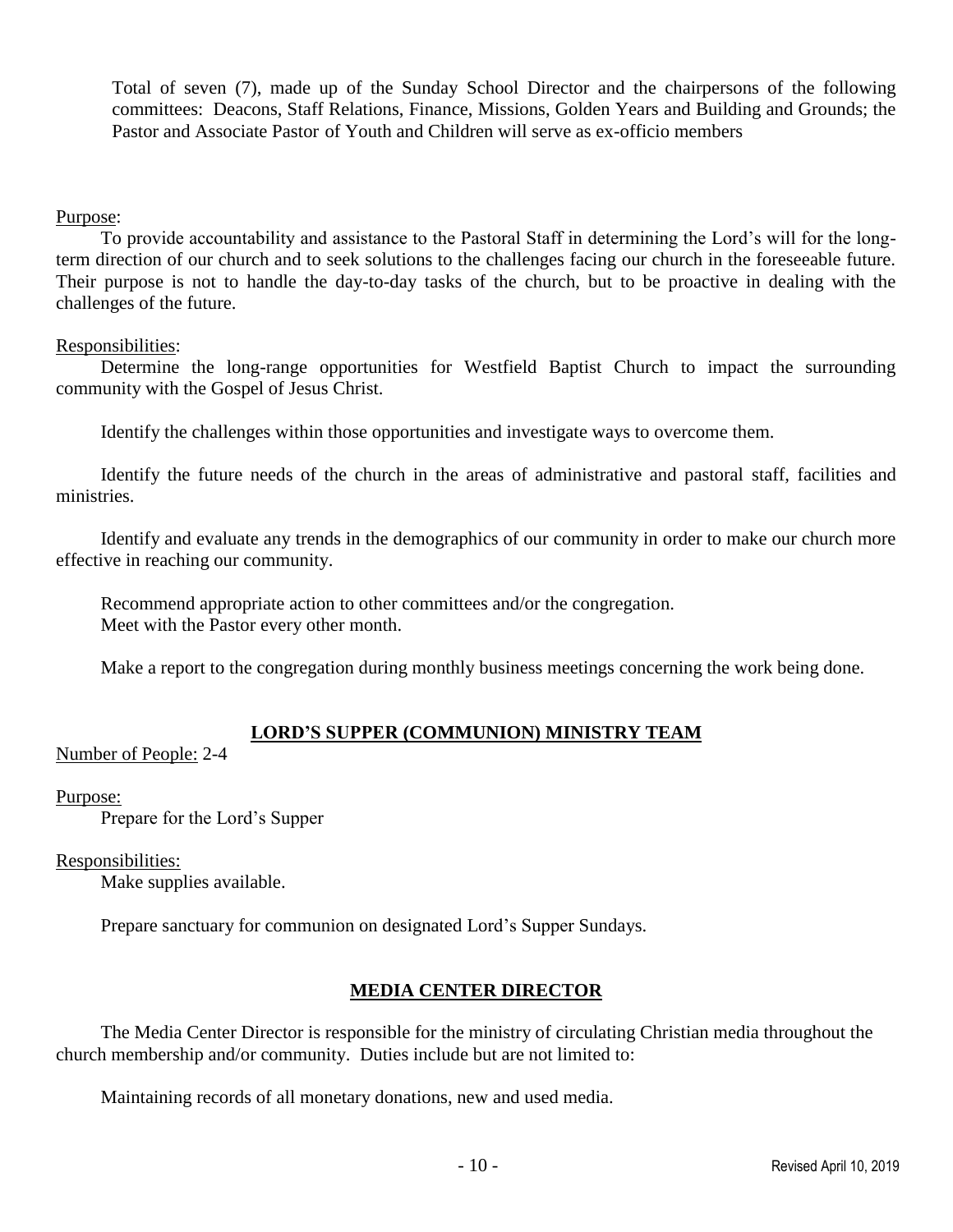Purchases of new media and payment of all invoices through the church secretary.

Coordinate a schedule of volunteers who supervise the library during church hours throughout the church year.

Shelving new media added to the collection and re-shelving of media when returned by patrons.

Classifying and cataloging media as added to the library collection.

Affixing labels to media added to collection.

Entry of all media as added to church library collection database.

Training new volunteers on how to enter information or obtain information from library computer database (adding media, checking in media, checking out media).

## **MEDIA CENTER ASSISTANTS/HELPERS**

Assist Media Center Director and Assistant Media Center Director as needed.

Greet patrons when they come into the library

Help patrons with request for media when need arises

Check in and check out media using library computer data base

Shelf all checked in media

When finished shut down computer and close library

## **MISSIONS MINISTRY TEAM**

Number of People: 4

Including WMU Director, Brotherhood Director and Representative from Benevolent Committee and one member at large.

## Purpose:

Maintain local missions awareness in the church and encourage the church to become actively involved in missions opportunities.

## Responsibilities:

Seek out local missions needs and opportunities that the church body can be involved in helping to meet.

Communicate mission needs to the church body and how a church member could be involved.

Oversee and organize Food Pantry. Make known to congregation the need to restock the food.

Routinely go through the pantry to make sure outdated food items are discarded; rotate stock.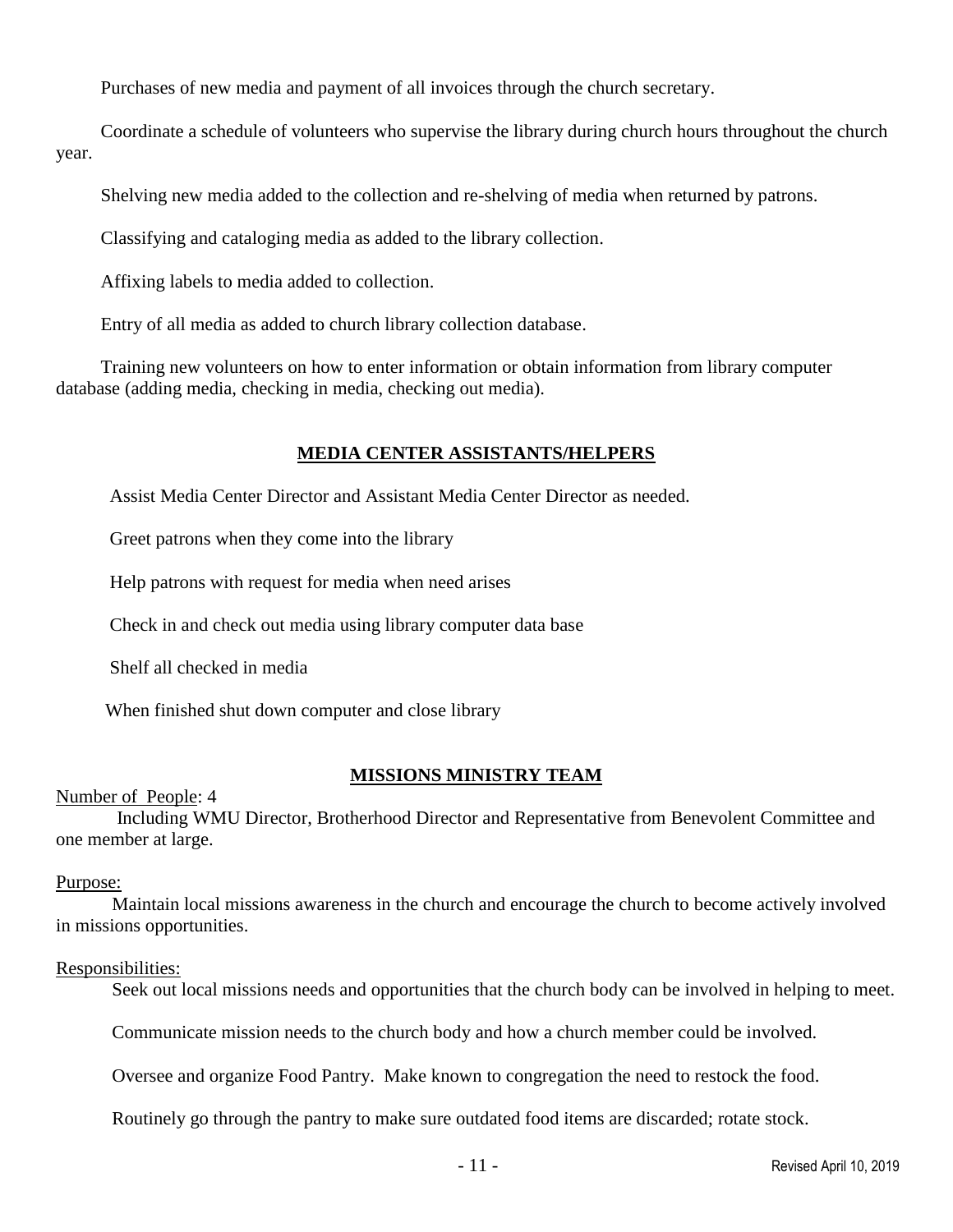## **NOMINATING MINISTRY TEAM**

Purpose:

Determine when voluntary positions are needed in the church and seek out volunteers to fill those positions.

#### Responsibilities:

Organize committees and staff for communication with each other.

Seek people to fill positions when the need arises. Remember to consider spiritual gifts; not just fill an empty spot with a warm body.

Guide committees in understanding their responsibilities annually.

Evaluate committee needs annually. Print and keep up to date a list and definition (with responsibilities) of committees.

Educate church on committee and staff structure.

Have committee description available when asking people to fill positions.

## **NURSERY COORDINATORS**

#### Number of People: 2-4

Purpose:

Oversee the needs and organization of nursery and toddler care provided by the church.

#### Responsibilities:

Keep drinks and snacks available at all times and ensure drink cups and containers are clean at all times.

Maintain a schedule for cleaning of nursery areas including sanitizing toys and keeping sheets and blankets washed and cleaned.

Oversee the toys for the play area and make sure that the toys are safe for children.

Develop and maintain guidelines for parents such as organization of diaper bags, child check-in and check-out, etc.

Separate infants from toddlers when their numbers are too large

Schedule workers for Wednesday and Sunday nights' worship services and for other church events as needed.

 **When scheduling for nursery care, two (2) people are ALWAYS required to be in the nursery. One adult should be 21 years or older; helpers are to be 16 years or older. Only (1) person under 21 shall be scheduled at any given nursery time. No other persons under 16 years of age shall be present in the nursery while children in the nursery are under caregivers' supervision**.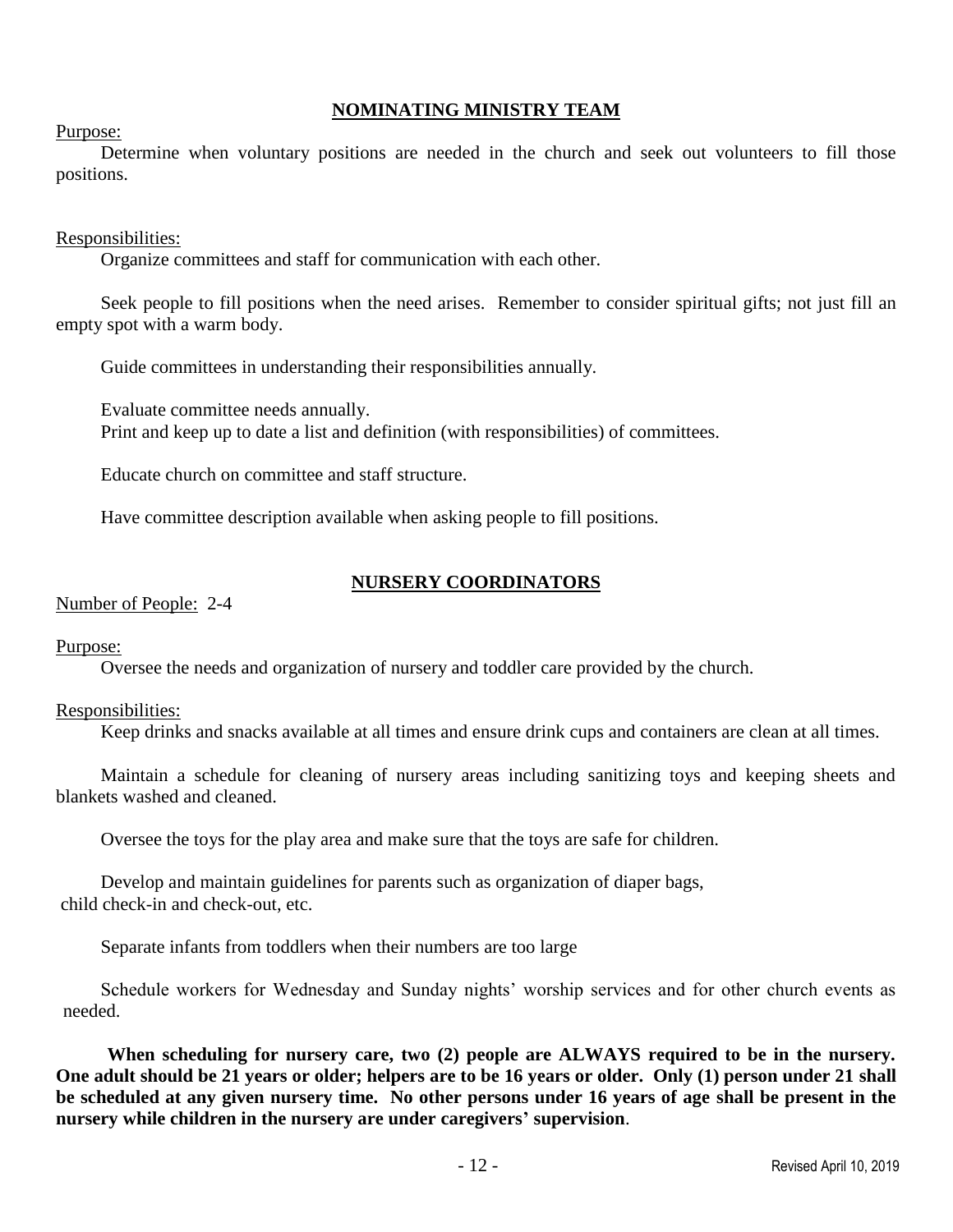Offer ideas to the appropriate committees concerning room organization, attractiveness, nursery needs (furniture, toys, linens, bathroom fixtures, etc.), sanitation, nursery care, budget needs and possible problems.

Communicate nursery needs to the church and recommend a budget to the Finance Committee for general nursery expenses.

Develop and maintain guidelines for caregivers concerning rescheduling or lining up a substitute when a scheduled caregiver is unavailable.

Post a job description of things that need to be done for nursery workers, i.e. certain toys that need to be washed, diapers checked/changed before parents come to pick up child, etc.

Have sign-in and sign-out logs available for checking in and out of nursery and communication of needs for each child.

Insure that only the child's parents or guardian are allowed to pick up their child.

# **SANCTUARY FLOWERS MINISTRY TEAM**

Number of People: 1-4

Purpose:

See that flowers are provided whenever necessary for church functions.

Responsibilities:

See that flowers are present at worship services.

Advertise to the church the opportunity that anyone has to personally place the flowers in the sanctuary for occasions at their request.

Organize the purchase of poinsettias for Christmas decorations in the sanctuary.

Submit budget annually to the Finance Committee.

## **STAFF RELATIONS MINISTRY TEAM**

Purpose:

Communicate to the paid staff the expectations of the church.

## Responsibilities:

See that vacancies are filled when the need arises.

Write job descriptions for each staff position.

Address problems that might arise involving paid staff.

Evaluate paid staff, as well as serve as advocate for staff members regarding personal issues.

## **SUNDAY SCHOOL DIRECTOR**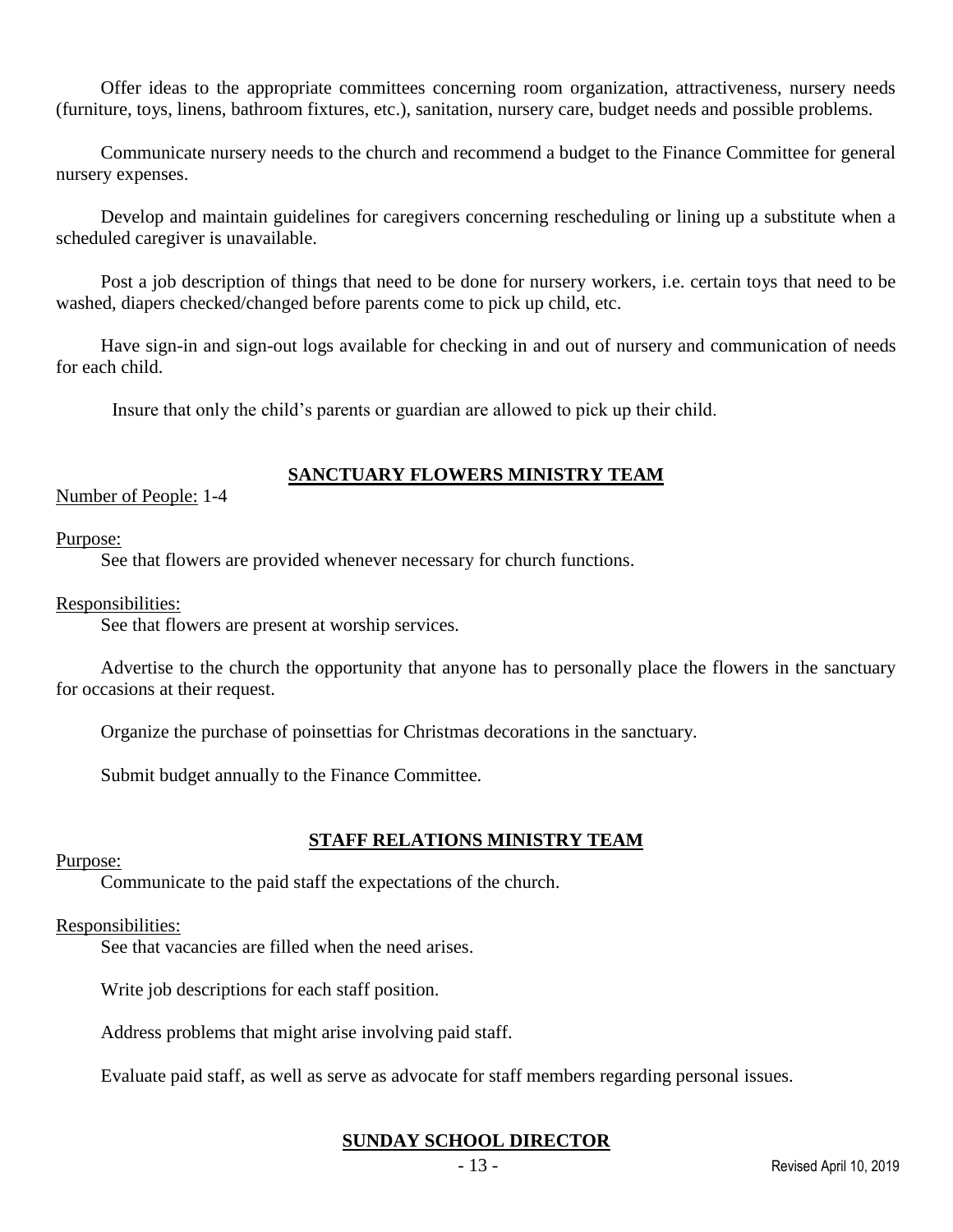Responsibilities:

Work with the Pastor and Church Council and be accountable to them.

Organize structure of Sunday school and classrooms, i.e. assign classrooms according to size, etc.

Evaluate needs related to space, budget, Bible study curriculum, supplies and other resources; recommend actions related to needs.

Meet regularly with teachers for prayer, planning and making assignments related to evangelism, outreach, fellowship, ministry and Bible teaching.

Recruit and train teachers, making them aware of what is expected of them as teachers.

Be visible and available as people are coming in the S. S. to greet and help direct visitors to their respective classrooms.

Be a resource person for teachers, giving encouragement and information.

During the S. S. hour, move around freely and check on classrooms and potential problems; sit in on classes to assess needs.

Help classes and departments become organized.

Evaluate teachers and keep them accountable.

Promote S. S., i.e. have campaigns to encourage growth, high attendance Sunday, etc. Evaluate the need for a bus ministry, organizing it and recruiting helpers.

## **USHERS**

#### Purpose:

Oversee Sunday morning worship service needs.

#### Responsibilities:

Greet people as they arrive, smiling, shaking hands and passing out bulletins.

Seat new people, making them aware of nursery and bathroom locations.

Collect the offering.

Train new ushers.

## **VAN MINISTRY TEAM**

#### Purpose:

Van maintenance

#### Responsibilities:

General maintenance; changing oil regularly per Owner's Manual, inspect tires, etc.

See CALENDAR SCHEDULE for use of van.